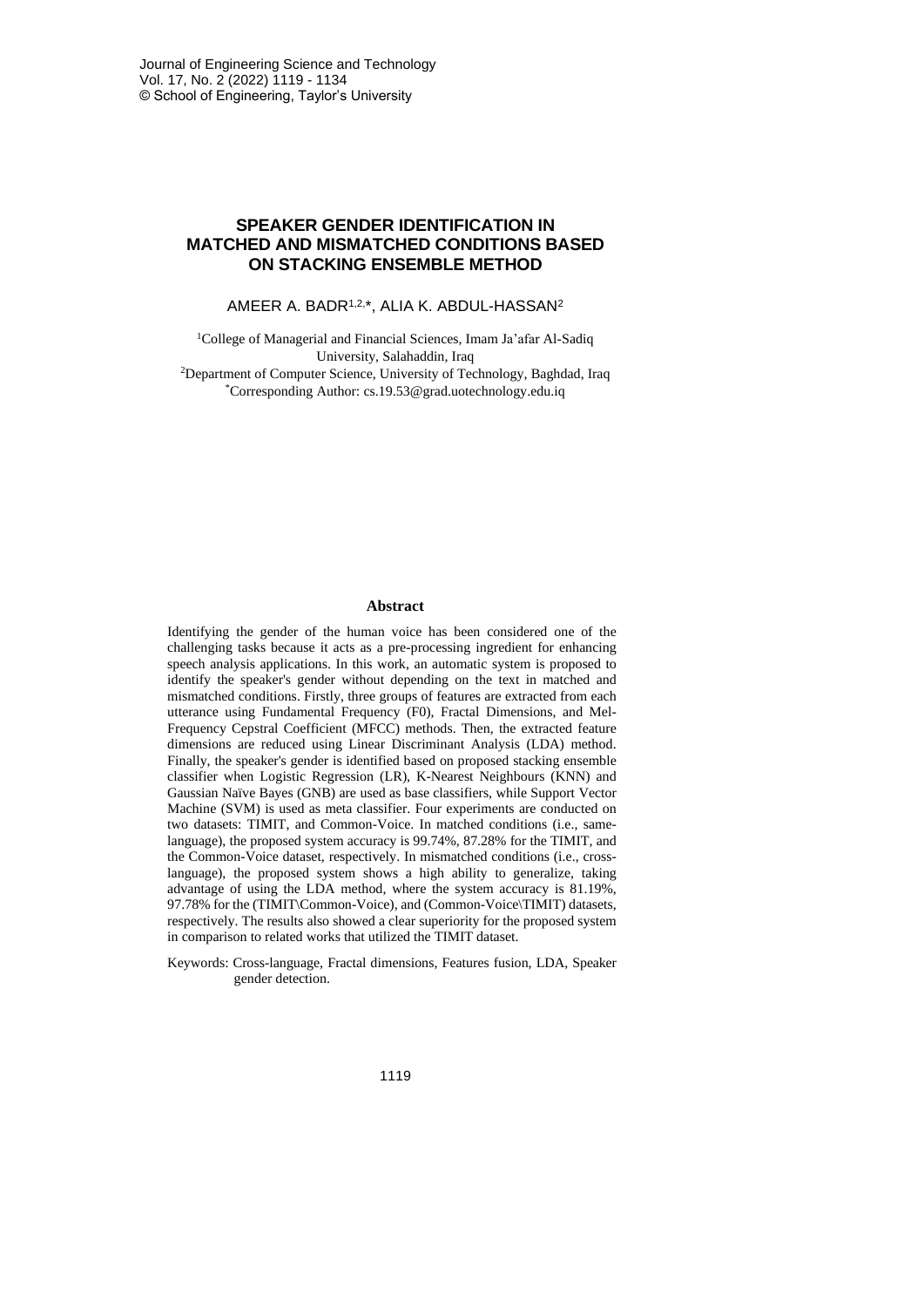# **1.Introduction**

The human voice consists of a human being's sound using the vocal cords to talk, laugh, cry, shout, and sing. Since it is the essential source of a sound, the human vocal cords play a major role in the conversation [1]. In addition to the content of a speech, a listener can understand several characteristics of a speech such as identity, accent, gender, emotional state, and age range [2]. Automatic recognition of this kind of speech characteristics can guide Human-Computer Interaction (HCI) systems to automatically adapt to different user needs [3].

Identifying a speaker's gender information, given a short speech, is a difficult task and is a rapidly emerging field of research due to the increasing interest in interaction applications, such as natural spoken dialog systems and HCI. Moreover, such information may also serve as an important analytical feature for decision making. Speaker gender determination can be helpful in many applications, including healthcare, Human-Robot Interaction (HRI), and education [3-5]. Gender identification can play a major role in pre-processing methods by enhancing the accuracy of some speech-based recognition models [2, 6]. An example of such methods is the use of the voice-based gender detection model as a pre-process to voice-based age estimation systems, where it is almost impossible to estimate a human age range through his/her voice unless gender is identified first, as in [7-9].

The performance of gender identification systems is influenced by many factors. The content for the input speech can be text-independent or text-dependent. Selecting the feature sets to use in the model representation is another factor [5]. On the other hand, the use of suitable classifiers is an essential part of the speaker's gender identification systems. An appropriate selection of a classifier is as important as the feature extraction [4]. Combining classifiers to achieve higher accuracy is an important research topic with different names, such as a combination of multiple classifiers, classifier ensembles, and classifier fusion. The combination of different base classifiers can provide additional information regarding unknown examples in the ensemble learning process. It is known that this kind of solution can be used from the accuracy perspective as well as a generalization to improve the overall classification. Wolpert [10] proposed a layered architecture, named as Stacking Ensemble. Lowest level classifiers get the training data as their input to output their subproblem prediction. Successive layers gather predictions of the previous layer as input and a single top-level classifier forms the final prediction [11, 12].

The primary contributions of the present work are highlighted and summarized as follows:

- Build a robust classification method by using the Stacking Ensemble technique in which Logistic Regression (LR), K-Nearest Neighbour (KNN), and Gaussian Naïve Bayes (GNB) are the base classifier and Support Vector Machine (SVM) is the final classifier.
- Combining three features extraction methods which are Fundamental Frequency (F0), Fractal Dimensions, and Mel-Frequency Cepstral Coefficient (MFCC) to extract 60-dimensional informative feature vectors.
- Explore the role of using Linear Discriminant Analysis (LDA) as a dimensionality reduction method to enhance the performance of the proposed system especially in mismatched conditions.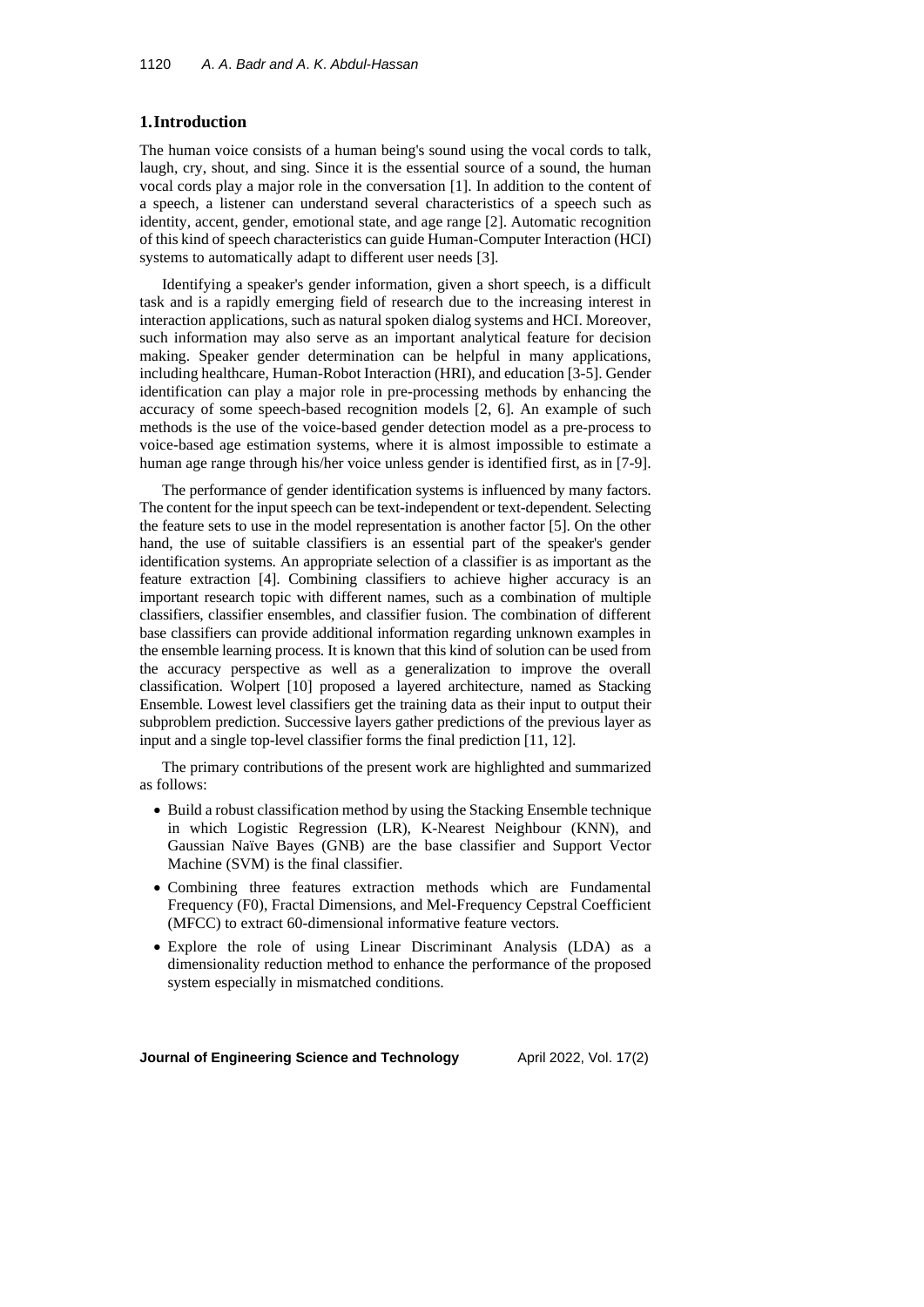The remainder of this work is organized as follows. Related works of the proposed system are presented in Section 2. The theoretical background of the Stacking ensemble concept and feature extraction methods are reviewed in Section 3. In Section 4, the proposed methodology is discussed. Section 5 demonstrates the simulation results and experiments. Finally, the work conclusions and future works are shown in Section 6.

# **2. Related Works**

There is a lot of previous works that concern the study of speaker gender identification in addition to ensemble-based classification methods.

Zeng et al. [13] presented a speaker gender classification system based on Gaussian Mixture Model (GMM) as classifier, voice pitch and Relative Spectral Perceptual Linear Predictive (RASTA-PLP) as features. Their proposed system performance evaluated on the conditions of clean speech, noisy speech, and multilanguage by using the TIMIT dataset. Their simulations show that the proposed system performance was excellent with about (98%) recognition rate; it is very robust for noise and completely independent of languages. Sedaaghi [14] presented a comparative study of gender and age classification in speech signals. The performance evaluation has been conducted on two datasets using five machine learning techniques. The best recognition rate (95%) in gender identification has been achieved for the SVM classifier with the polynomial kernel. Yücesoy and Nabiyev [2] developed a text-independent speaker gender identifying system. The proposed system was based on the classification of MFCC coefficients obtained from speech signals with the GMM; their experiments were conducted on the TIMIT dataset. Their system achieved about (97%) recognition rate, to ensure high accuracy, they increase the number of features as well as the number of mixtures, used in their proposed system. Chen [15] examined the applicability of standard machine learning techniques to the voice-based gender identification problem. Their system achieved about (88%) recognition rate. Only clear utterances from the TIMIT dataset have been used in this work.

Alhussein et al. [16] stated that the contribution of the vocal folds is very vital in the human voice production system. Gender is dependent on the vocal folds' length; a female speaker has shorter vocal folds than a male speaker. The voice of a male gets heavier because of longer vocal folds and thus contains more vocal intensity. Based on this idea, a new type of acoustic time-domain feature has been proposed for the speaker gender recognition system. Their experiments were demonstrated on TIMIT and Arabic datasets achieved (98%, 100%) recognition rate, respectively. Gupta et al. [17] proposed an ensemble Stacked machine learning algorithm to determine speaker gender using the acoustic parameters of voice sample and compares its performance with existing classifier techniques. Their system achieved a (96%) recognition rate. Kanani et al. [18] presented attempts to observe the impact on gender recognition systems of various short-term spectral features with varying dimensions. Their experiments were conducted on ELSDSR and SITW datasets. In matched conditions, their system achieved good recognition rate. While, in mismatched conditions, their results were degraded, and their system need to be enhanced further. Livieris et al. [19] presented a speaker gender recognition system using an ensemble semi-supervised self-labelled algorithm. Their experiments proved the classification efficiency of the proposed algorithm in terms of accuracy (97%), conducting robust and stable predictive models.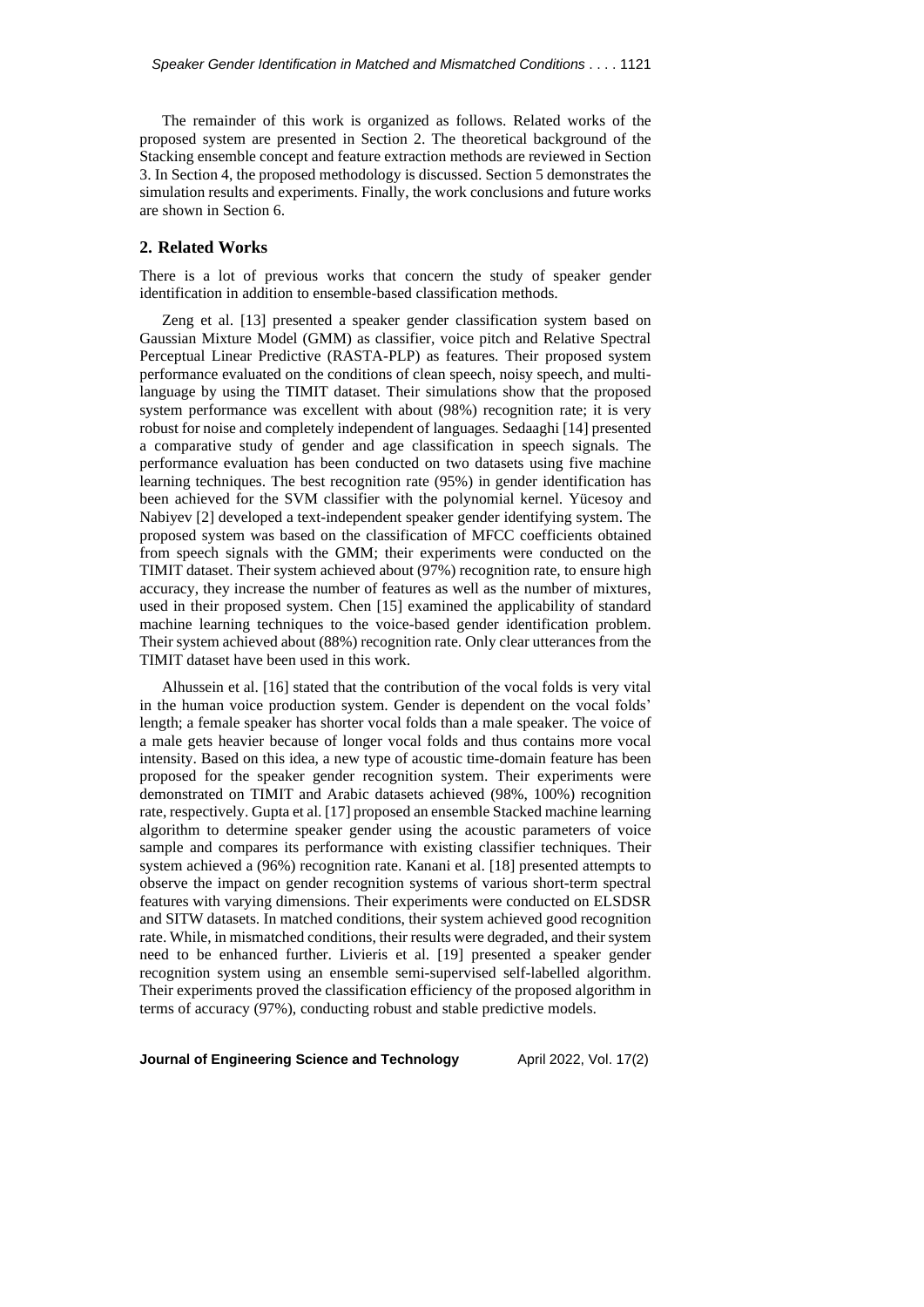Through reviewing related works, there are several topics such as creating systems obtaining high accuracy, creating a noise-robust system, and creating systems can work in cross-corpus scenario, but with limited accuracy. Unlike all related works, this work will focus on several topics at the same time, which are ensuring high accuracy through the use of Stacking Ensemble method, the use of cross-language datasets with a high system ability to generalize and clarify the role of using the LDA method in results improvement.

## **3. Theoretical Background**

In this work, several methods and techniques have been used to extract the features form each speech utterance, reduce the extracted features dimensionality, and classify these features to identify the gender from speech. these methods and techniques are described briefly below.

## **3.1. Features extraction methods**

Speech signal contains various types of information, like speaker identity, speaker age, speaker gender, and speaker emotional state. Features are determined at the first stage of all identification systems, where the speech signal is transformed into measured values with distinguishing characteristics.

Among all types of speech-based feature extraction domains, Cepstral domain features are the most successful ones, where a cestrum is obtained by taking the inverse Fourier transform of the signal spectrum. MFCC is the most important method to extract speech-based features in this domain [2, 20]. MFCCs greatness stems from the ability to exemplify the spectrum of speech amplitude in a concise form. A speaker's voice is filtered by the articulator form of the vocal tract, such as the nasal cavity, teeth, and tongue. This shape affects the vibrational characteristics of the voice. If the shape is precisely controlled, this should give an accurate depiction of the phoneme being formed. The vocal tract shape is reflected in the shorter time power spectrum envelope, and the MFCCs aims to present this envelope accurately. The calculation steps for MFCC features are shown in Fig. 1. At the end of these steps, one energy and 12 cepstral features are obtained [5, 20].



**Fig. 1. Mel frequency cepstral analysis [5].**

The F0 feature is proven biologically and perceptually as a good discriminator between the voices of males and females. In general, female speech has a higher pitch than male speech, which could, therefore, be used to differentiate male speech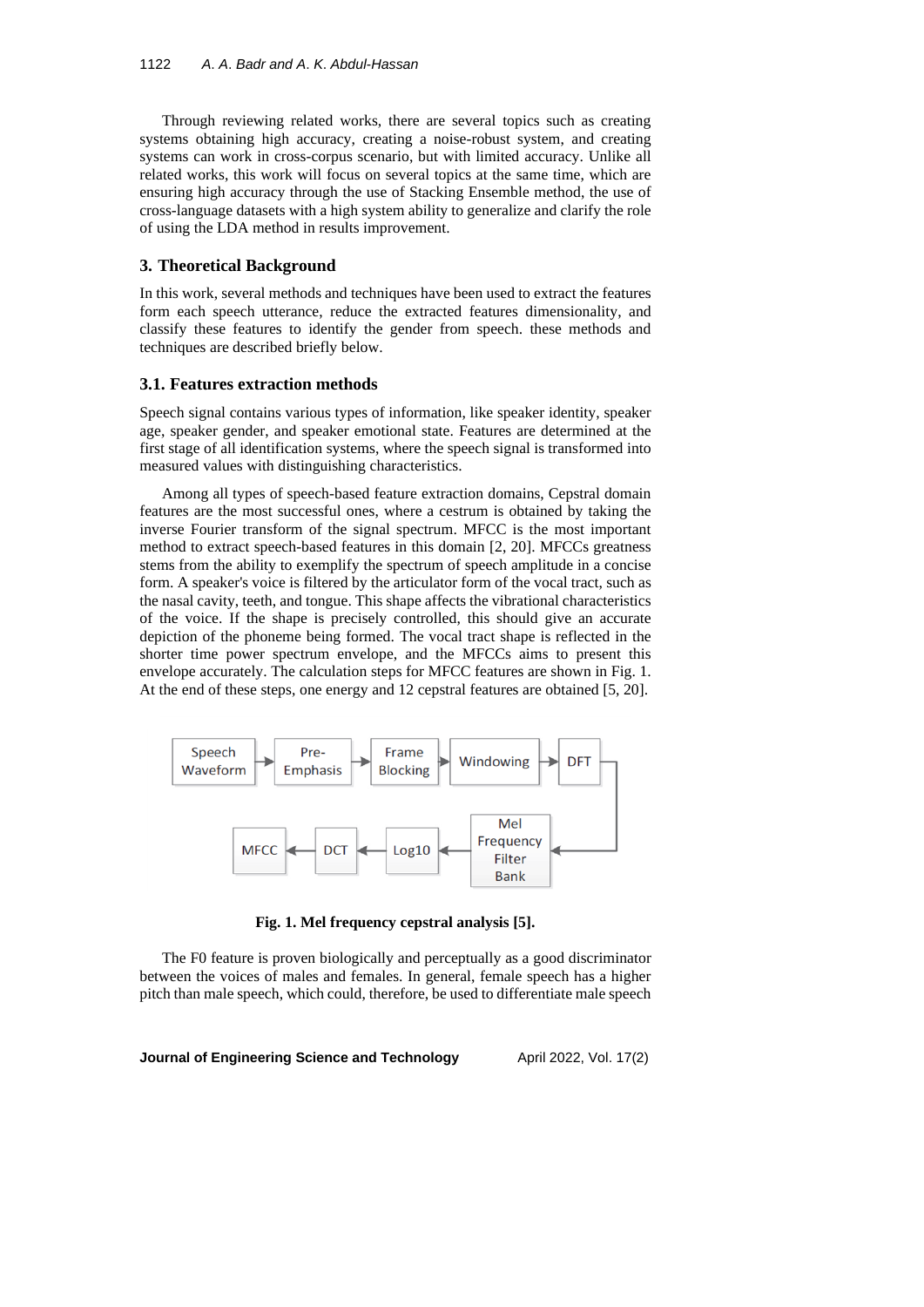from female speech if a precise pitch estimate could be calculated. There is, however, a natural overlap of the pitch values between males and females' voices, thus intrinsically limiting the capacity of the pitch feature for gender identification [21, 22]. F0 used for gender identification in [22]. Among all methods proposed for F0 estimation, the YIN algorithm presented a promising result. The algorithm details can be found in [23].

The fractal dimension is a measure for analysing the complexity of the data. The fractal dimension, unlike the Euclidean dimension, which is a natural number, can be a real number. Fractal geometry expresses an iterative model in objects (audio signal). In other words, if an object is divided into smaller parts, every smaller part is a copied version of the original object, this attribute is called selfsimilarity. Fractals are mathematically based on frequent permutations in a recursive mathematical formula that generates a geometrically fractal model through numerous iterations [24]. Since the fractal dimension can describe the fragmentation, irregularity, and self-similarity of the speech signal, different signal patterns should yield different fractal dimension values. Fractal dimensions-based features have been used in speech processing lastly, like in speech emotion recognition [25], and speech activity detection [26]. In this work, three different algorithms have been used to extract features based on fractal dimensions, which are: Katz [27], Higuchi [28], and Goh et al. [29]. More details about these algorithms can be found in [25].

## **3.2. Dimensionality reduction**

Predominantly, there is some redundancy in the extracted high-dimensional features. Subspace learning can be used to eliminate these redundancies by further processing extracted features to reflect their semantic information better. Among all dimensionality reduction techniques, LDA is a very common supervised technique for dimensionality reduction problems as a pre-processing step for machine learning and pattern classification applications. The LDA technique aims at projecting the original data matrix in a lower-dimensional space. Three steps were needed to achieve this aim. The first step is to calculate the between-class variance (i.e., the distance between the means of different classes). The second step is to calculate the within-class variance (i.e., the distance between the mean and the samples of each class). The third step is to construct the lower-dimensional space which minimizes the within-class variance and maximizes the between-class variance [30]. The supervised LDA algorithm can be found in [30].

# **3.3. Classification schemes**

In pattern recognition tasks, the classification methods make its decision depend on the number of classes and the similarity of features. For a given input, these classification algorithms build mathematical models to generate a desirable set of outputs. By using a subset of data with valid class labels, the model is trained to generate predicted outputs for specific inputs. Then, by using the test data, model performance is validated [4].

SVM has recently become a prevalent classifier due to its promising performance in various studies. Finding a classifier that minimizes the expected error limits is the major aim of SVM. SVM uses a two-step classification process. A kernel function performs a transformation of the feature from low to high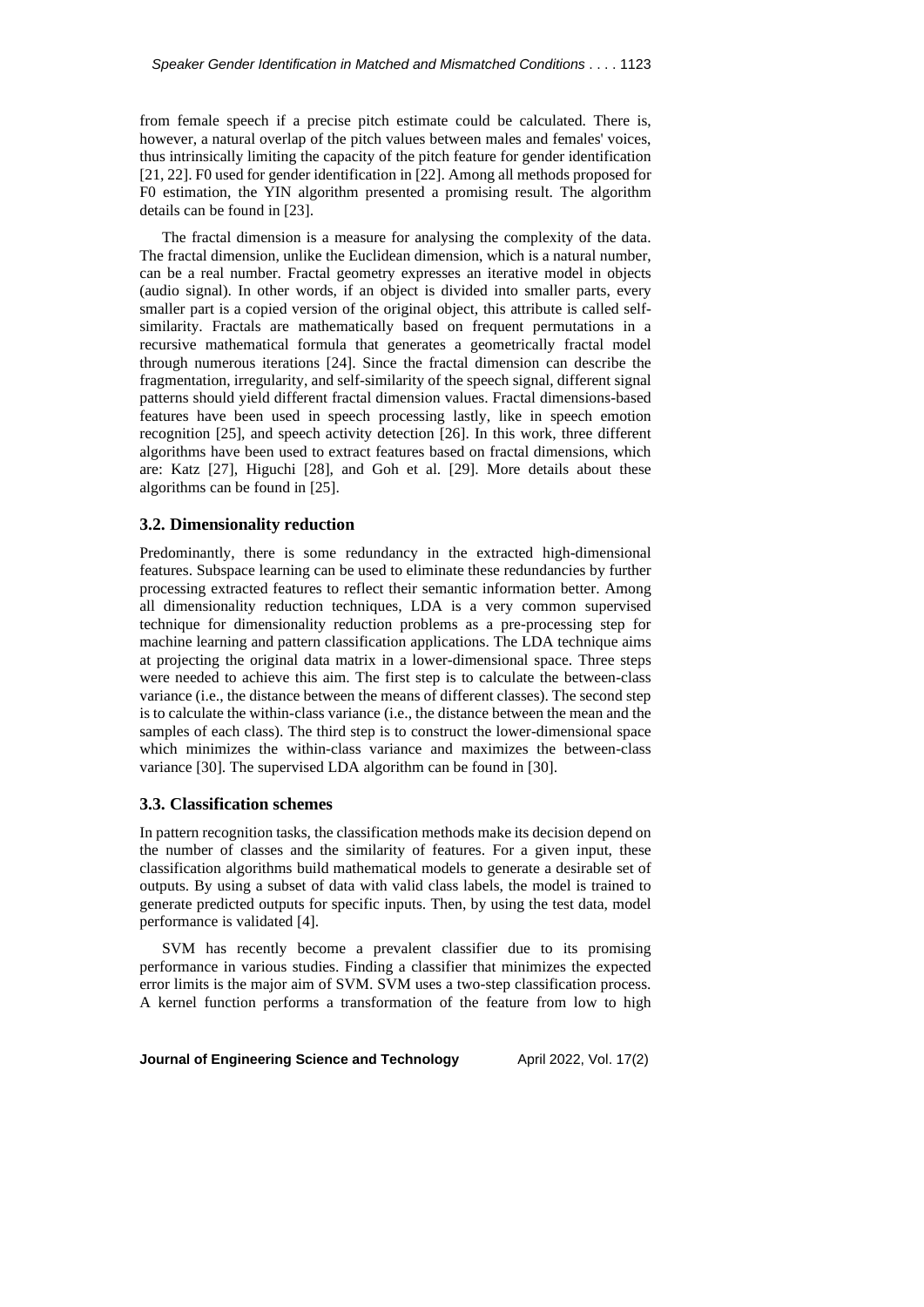dimensions in the first step. This transformation allows for linear separation at a higher dimension of non-linearly separable data. Secondly, it forms an optimum hyperplane to draw the boundary of the decision between classes. SVM is considered as one of the most accurate and robust methods among classification algorithms due to its use of optimum separation to prevent misclassification of outliers [4, 5, 31]. SVM has been identified as the top 10 classification algorithms in [32]. To guarantee that hyperplanes with the maximum margin are found, an SVM classifier tries to maximize the Eq. (1). in terms of  $\vec{w}$  and *b* [32]:

$$
L_{P} = \frac{1}{2} \|\vec{w}\| - \sum_{i=1}^{t} \alpha_{i} y_{i}(\vec{w}.\vec{x} + b) + \sum_{i=1}^{t} \alpha_{i}
$$
 (1)

where *t* is the training examples number, and  $\alpha_i$ , i = 1,..., *t*, are non-negative numbers such that the  $L_P$  derivatives as regard to  $\alpha_i$  are zero.  $L_P$  is called the Lagrangian where  $\alpha_i$  are the Lagrange multipliers. In Eq. (1), the hyperplane defined by the vectors  $\vec{w}$  and constant *b*.

KNN, one of the simplest non-parametric classifiers in machine learning yet, provides good performance in classification; it is based on examples of the closest training in the feature space. KNN classification tries to find in the training set a group of *k* objects which are closest to the test object. Based on the distance of this object to the labelled objects, KNN uses the Euclidean distance metric to classify an unlabelled object [33, 34]. KNN is one of the top 10 classification algorithms as identified in [7]. Let on has a *D* training set and a  $z = (x', y')$  test object, the distance between *z* and all the training objects  $(x, y) \in D$  is calculated by the algorithm to determine its nearest-neighbour list,  $D_z$ . (*x* is the training object data, whereas  $y$  is its class. Equally,  $x'$  is the test object data and  $y'$  is its class). After the list of nearest neighbors is gained, according to the majority class of its nearest neighbor, the test object is classified as seen in Eq. (2). [32]:

$$
Majority \, Voting: \, y' = argmax_{v} \, \sum_{(x_i, y_i) \in D_z} I(v = y_i) \tag{2}
$$

where  $I(\cdot)$  is an indicator function that returns 1 if its argument is true and 0 otherwise,  $v$  is a class label, and  $y_i$  is the class label for the  $i<sup>th</sup>$  nearest neighbours.

By using the framework of Bayes' theorem, GNB tries to classify observations into one of a pre-defined set of classes based on information supplied by predictor variables. GNB classifier does not take into account the covariance among the predictor variables under the assumption that the predictor variables are classconditionally independent. GNB tries to estimate a separate Gaussian distribution for each predictor class, and observations are allocated to the class with the maximum posterior probability [35, 36]. Suppose the training data contains a continuous attribute, *x*. one can first segment the data by the class, and then compute the mean  $(\mu_k)$  and stander deviation  $(\sigma_k)$  of *x* in each class  $(C_k)$ . If some observation value *v* has been collected, Then, the probability distribution of *v* given a class  $C_k$  can be computed using Eq. (3) [37]:

$$
p(x = v \mid C_k) = \frac{1}{\sqrt{2\pi\sigma_k^2}} e^{-\frac{(v - \mu_k)^2}{2\sigma_k^2}}
$$
(3)

LR has been proven to be highly reliable and accurate among most statistical methods. In this model, the dependent variables are predicted by the independent variables. The dependent variable is in a binary format, while independent variables can be measured on a nominal, ordinal, or ratio scale. Despite LR being based on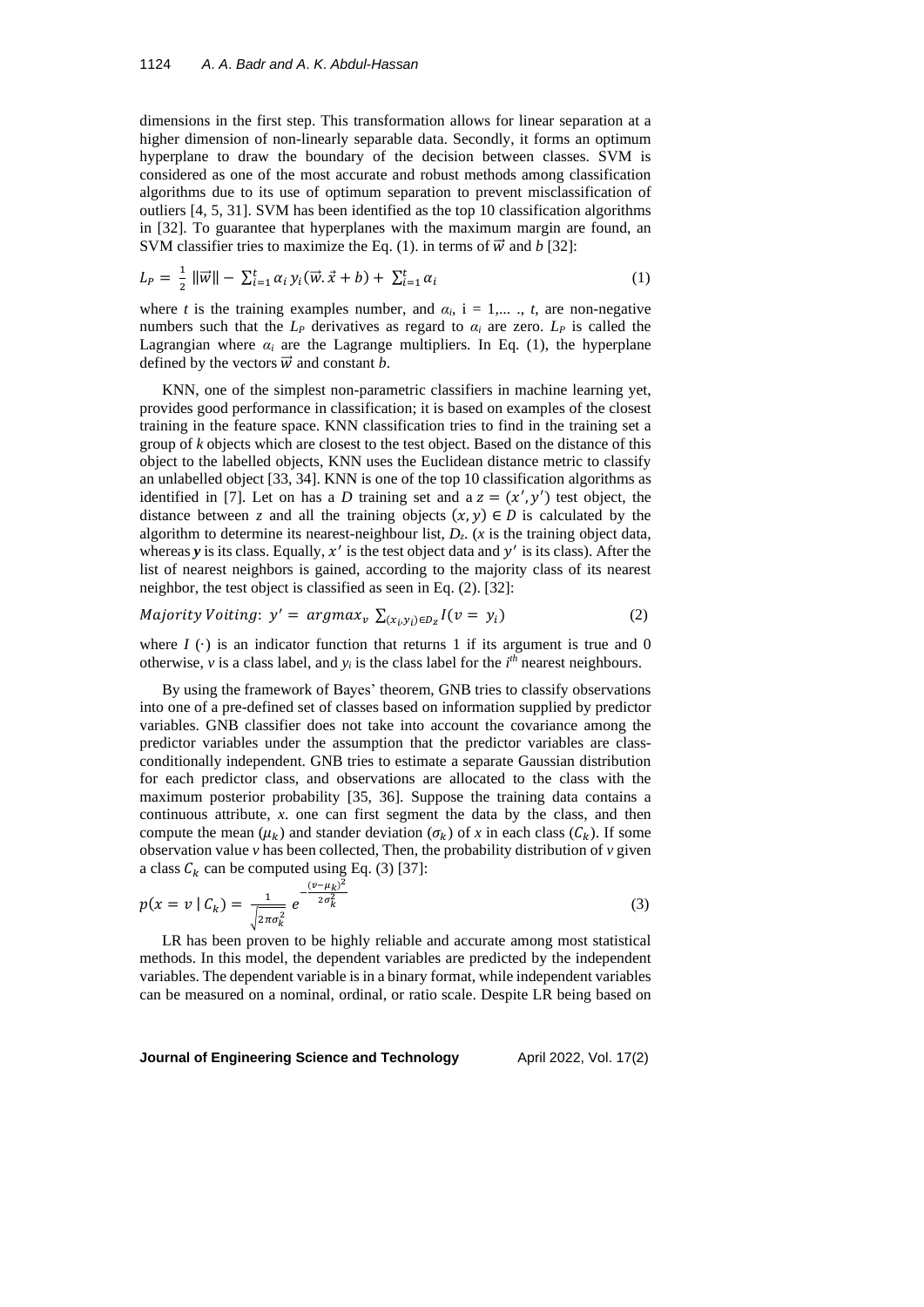different assumptions as to the relationship of the dependent-independent variables, LR is considered as a special case of a linear regression model. LR conditional distribution is a Bernoulli distribution rather than a Gaussian distribution since the dependent variable has the form of a binary variable [38, 39]. The relationship between the occurrence and its dependency on several variables in logistic regression analysis can be expressed by the Eq. (4). below [38]:

$$
P = \frac{1}{1 + e^{-(b_0 + b_1 x_1 + b_2 x_2 + \dots + b_n x_n)}}
$$
(4)

where *p* is the occurrence probability,  $b_0$  is the intercept of the model, the  $b_i$  (i = 0, 1, 2, ..., *n*) is the slope coefficients of the logistic regression model, and  $x_i$  (i = 0, 1, 2, ..., *n*) are the independent variables.

## **3.4. Stacking ensemble**

The main goal of the Stacking Ensemble method is the production of a strong, highlevel learner with high generalized performance. The stacking ensemble learning consists of two levels: base-classifier and meta-classifier asseen in Fig. 2. In the baseclassifier level, the training set is adopted for training models and making predictions. The individual outputs of base-classifier, along with the training labels, are used to train a second level meta-classier. This second meta-classifier serves to predict the final decision for an input, given the decisions of the base-classifiers [12, 40, 41].

Stacking Ensemble meta-classifier tries to learn and exploit patterns and regularities from the collective knowledge represented by Stacking Ensemble baseclassifier outputs. Hence, the meta-classier attempts to correct base-classifiers biases by learning how they commit errors. For training, the base-classifiers outputs under cross-validation can be the input for the meta-classifier [41].





## **4. The Proposed Speaker Gender Identification System**

As can be seen from Fig. 3, the methodology of this work consists of three main stages: features extraction and normalization, dimensionality reduction, and gender identification. Initially, five groups of features will be extracted from each speaker's utterance, followed by features scaling to fall within a smaller range using the z-score techniques. Then, by using the LDA method, the high dimensional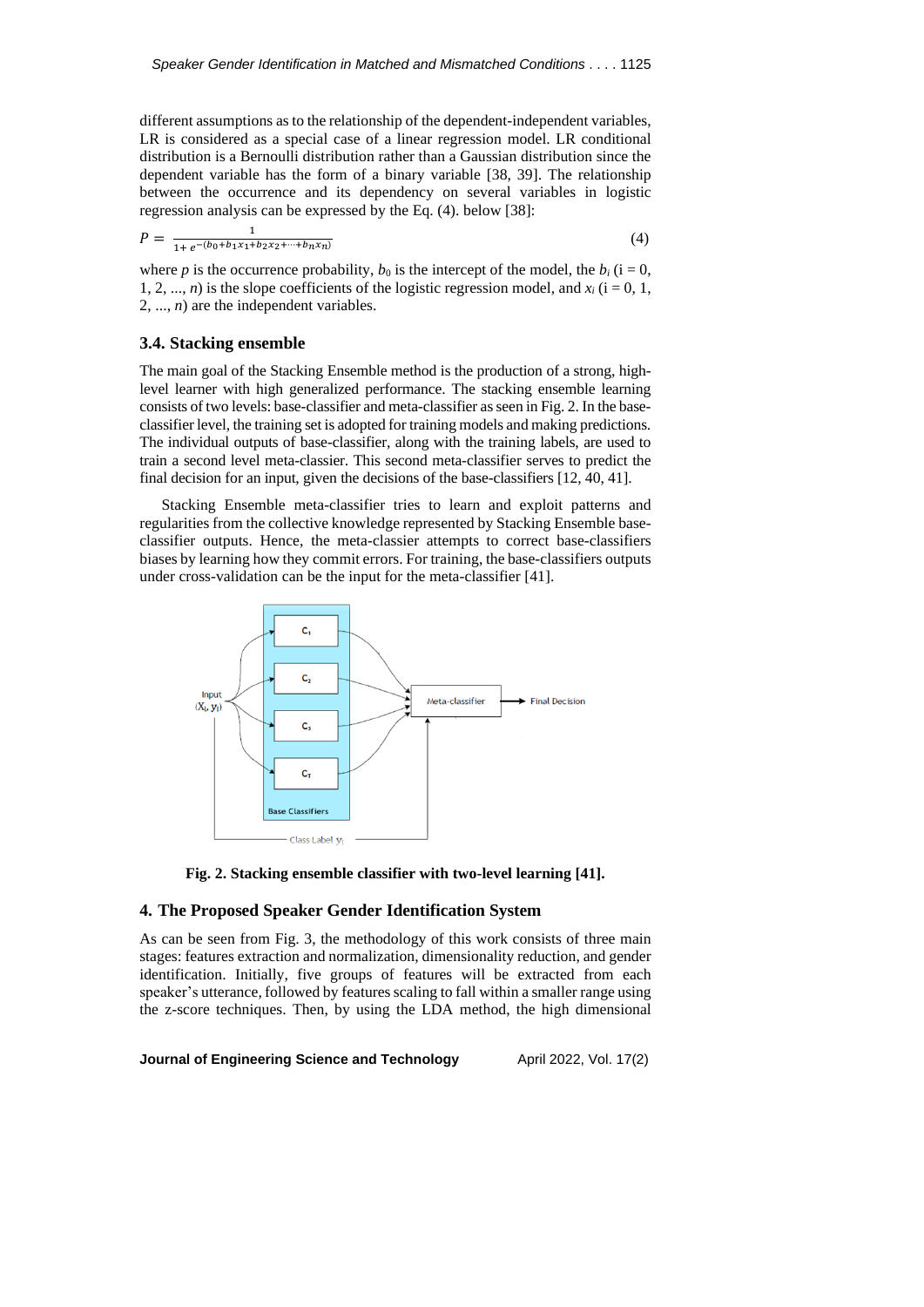features will be transformed into more meaningful low dimensional features. Finally, a staking ensemble classifier is used to predict the speaker's gender.



**Fig. 3. The general framework of the proposed system.**

# **4.1. Utterance based features extraction and normalization**

Five groups of features were incorporated in this work in which the errors of the prediction from the variety of the feature groups are complementary. In the beginning, each speaker's utterance is split into frames with a window size of 25 milliseconds and a frameshift of 10 milliseconds to ensure that each frame contains robust information. Then, five groups of features are extracted from each utterance frame, which are MFCC, F0, Katz fractal, Higuchi fractal, and Petrosian fractal. Each group includes twelve feature dimensions, which are in total 60-dimensional features per frame as describe in Table 1.

The expression of features in smaller units will result in a wider range for these features and will, therefore, tend to give these features greater effect. Normalization involves transforming the data to fall within a smaller range, such as (-1, 1) [42]. Therefore, due to the great usefulness of the normalization process in classification methods, the 60-dimensional extracted features will be normalized by using the *z*score method as given by Eq. (5) [42]:

$$
z = \frac{x_i - \mu}{\sigma} \tag{5}
$$

where,  $x_i$  is the feature vectors,  $\mu$ ,  $\sigma$  are the mean and standard deviation, respectively, of the  $x_i$ .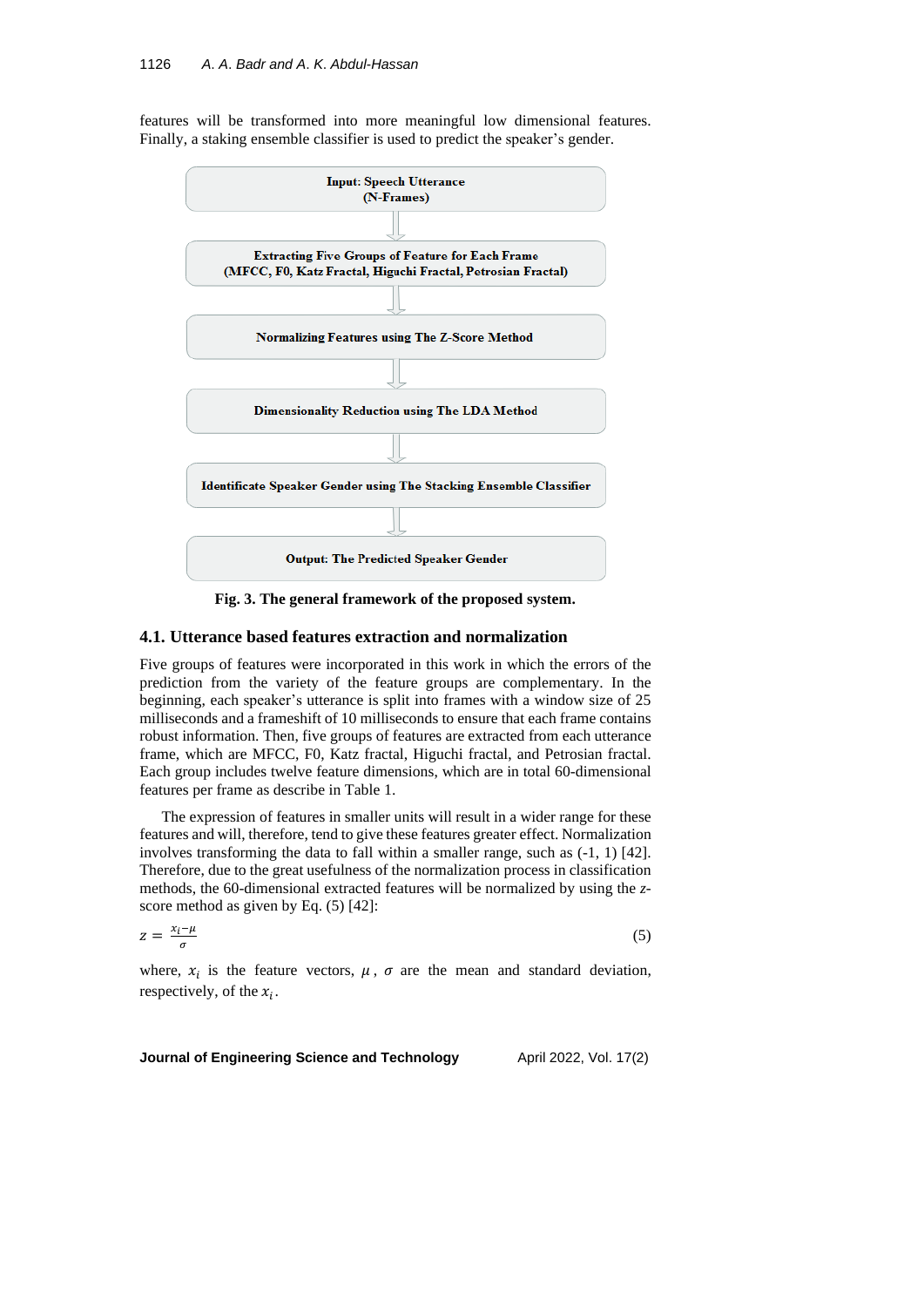| <b>Features Group</b>       | <b>Feature Dimensions</b>                                                                                                                                           | No.<br><b>Dimensions</b> |
|-----------------------------|---------------------------------------------------------------------------------------------------------------------------------------------------------------------|--------------------------|
| <b>MFCC</b>                 | Arithmetic means for MFCC1 to MFCC12                                                                                                                                | 12                       |
| F <sub>0</sub>              | Arithmetic mean, geometric mean, harmonic mean,<br>maximum, minimum, median, first quantile, third<br>quantile, variance, standard deviation, skewness,<br>kurtosis | 12                       |
| Katz Fractal                | Arithmetic mean, geometric mean, harmonic mean,<br>maximum, minimum, median, first quantile, third<br>quantile, variance, standard deviation, skewness,<br>kurtosis | 12                       |
| Higuchi Fractal             | Arithmetic mean, geometric mean, harmonic mean,<br>maximum, minimum, median, first quantile, third<br>quantile, variance, standard deviation, skewness,<br>kurtosis | 12                       |
| <b>Petrosian</b><br>Fractal | Arithmetic mean, geometric mean, harmonic mean,<br>maximum, minimum, median, first quantile, third<br>quantile, variance, standard deviation, skewness,<br>kurtosis | 12                       |

#### **Table 1. The proposed feature dimensions.**

# **4.1. Dimensionality reduction using the LDA method**

At this stage, LDA takes as its input a set of 60-dimensional normalized features grouped into classes. Then, it is finding an optimal transformation that maps these input features into a lower-dimensional space while preserving the class structure. The output of this stage is a 1-dimensional feature vector contain the most important information to distinguish between male and female from their voice.

# **4.2. Gender identification using stacking ensemble classifier**

In stacking ensemble methods, all machine learning techniques can be a baseclassifier. The selection of base-classifier is based on two principles: high diversity between different base-classifiers and low complexity of base-classifier. Based on the above two principles, in the proposed stacking ensemble classifier, three stateof-the-art classifiers are considered as base classifiers: KNN (i.e., *k*=5), GNB, and LR (i.e., 5000 iterations). On the other hand, and due to its great importance and superiority in the field of classification, SVM (i.e., RBF kernel) will be used as a meta-classifier. The proposed stacking ensemble classifier is shown in Fig. 4.



**Fig. 4. The proposed stacking ensemble classifier.**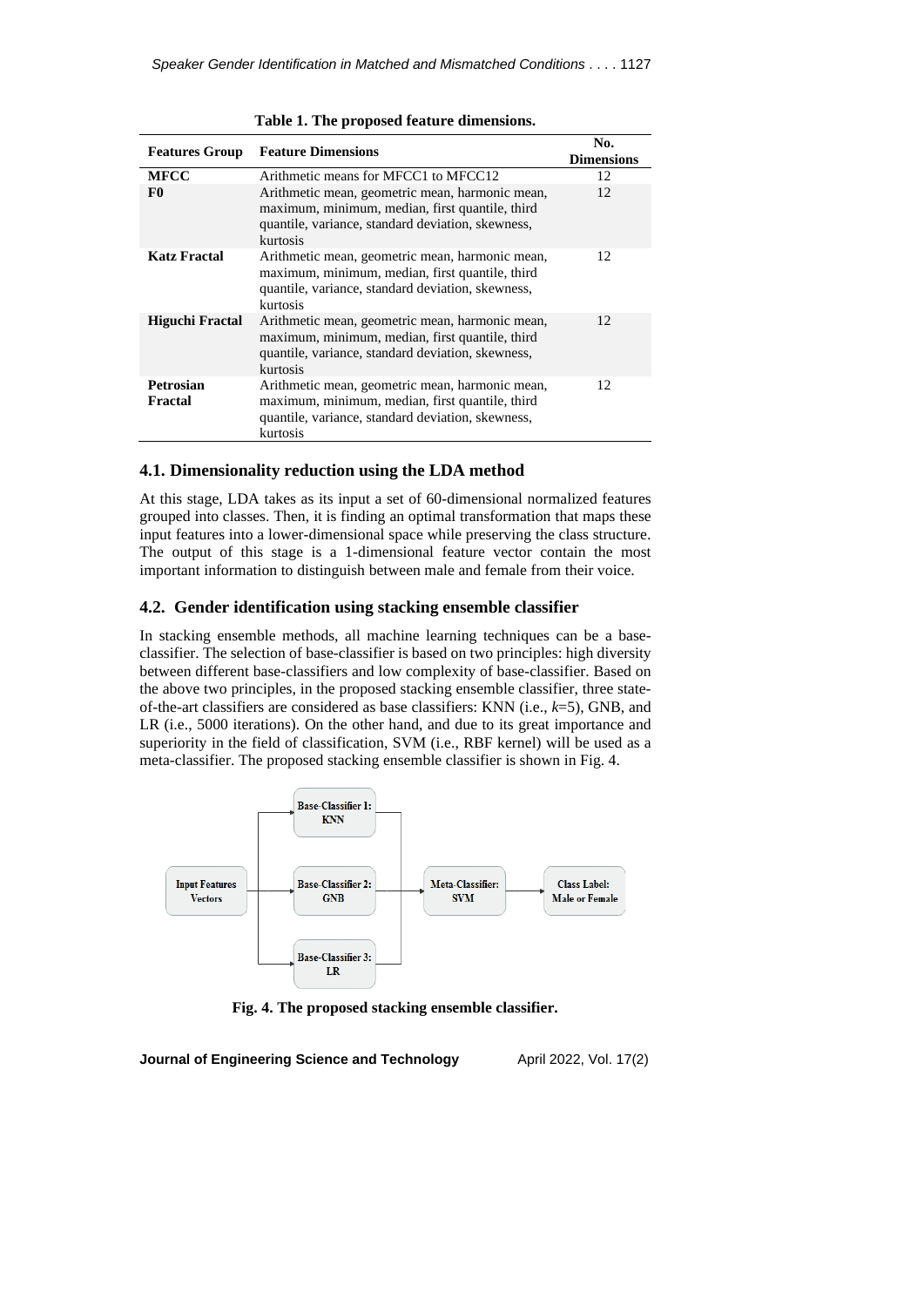## **5. Experimental Results and Discussions**

The datasets used in this work are described in detail in this section, and also the results of the experiments are explained and discussed. The performance of the proposed gender identification system is carried out by using the following parameters and equations [16, 42]:

- True positive (TP): the male speaker detected by the system as a male.
- True negative (TN): the female speaker detected by the system as a female.
- False positive (FP): the female speaker detected by the system as a male.
- False negative (FN): the female speaker detected by the system as a male.

$$
precision = \frac{TP}{TP + FP}
$$
 (6)

$$
recall = \frac{1}{TP+FN}
$$
\n
$$
F_{\text{ac} \text{area}} = \frac{2 \times precision \times recall}{(2)}
$$
\n
$$
(2)
$$

$$
F\_score = \frac{2 \times precision + recall}{precision + recall}
$$
\n(8)

$$
accuracy = \frac{1}{TP + TN + FP + FN} \times 100 \tag{9}
$$

## **5.1. Dataset discerption**

In this work, two datasets have been used, which are The Common Voice corpus [43], and The DARPA TIMIT acoustic-phonetic continuous speech corpus [44]. One of the aims of this work is to evaluate the performance of these two datasets on matched and mismatched conditions.

The TIMIT corpus of reading speech was designed to develop and evaluate automatic speech recognition systems. Text corpus design was a joint effort among the Stanford Research Institute (SRI), Massachusetts Institute of Technology (MIT), and Texas Instruments (TI). The speech was recorded at TI and transcribed at MIT. The sampling frequency of recoded utterances is chosen to be 16-kHz with a 16-bit rate [44]. TIMIT contains a total of 6300 sentences, 10 sentences spoken by each of 630 speakers from 8 major dialect regions of the United States. In this work, the same number for male and female speakers, which is 192 from all 8 regions has been chosen. In total, the number of utterances has been used in this work is 1920 for males, and 1920 for females.

The Common Voice corpus is a massively multilingual collection of transcribed speech intended for speech technology research and development. Common Voice is designed for Automatic Speech Recognition purposes but can be useful in other domains like language identification, age-group recognition, and gender identification because of its wide range labelling metadata. The most recent release includes a total of 38 languages collecting data. Over 50,000 individuals have participated so far, resulting in 2,500 hours of collected audio [43]. In this work, the Arabic language corpus has been chosen. The number of text-independent utterances used is 5,885 for males, and 2,843 for females. The sampling frequency of recoded utterances is chosen to be 48-kHz with a 16-bit rate.

# **5.2. Results and discussions**

A set of experiments are conducted to show the performance of the proposed speaker gender identification system, which includes performance evaluation in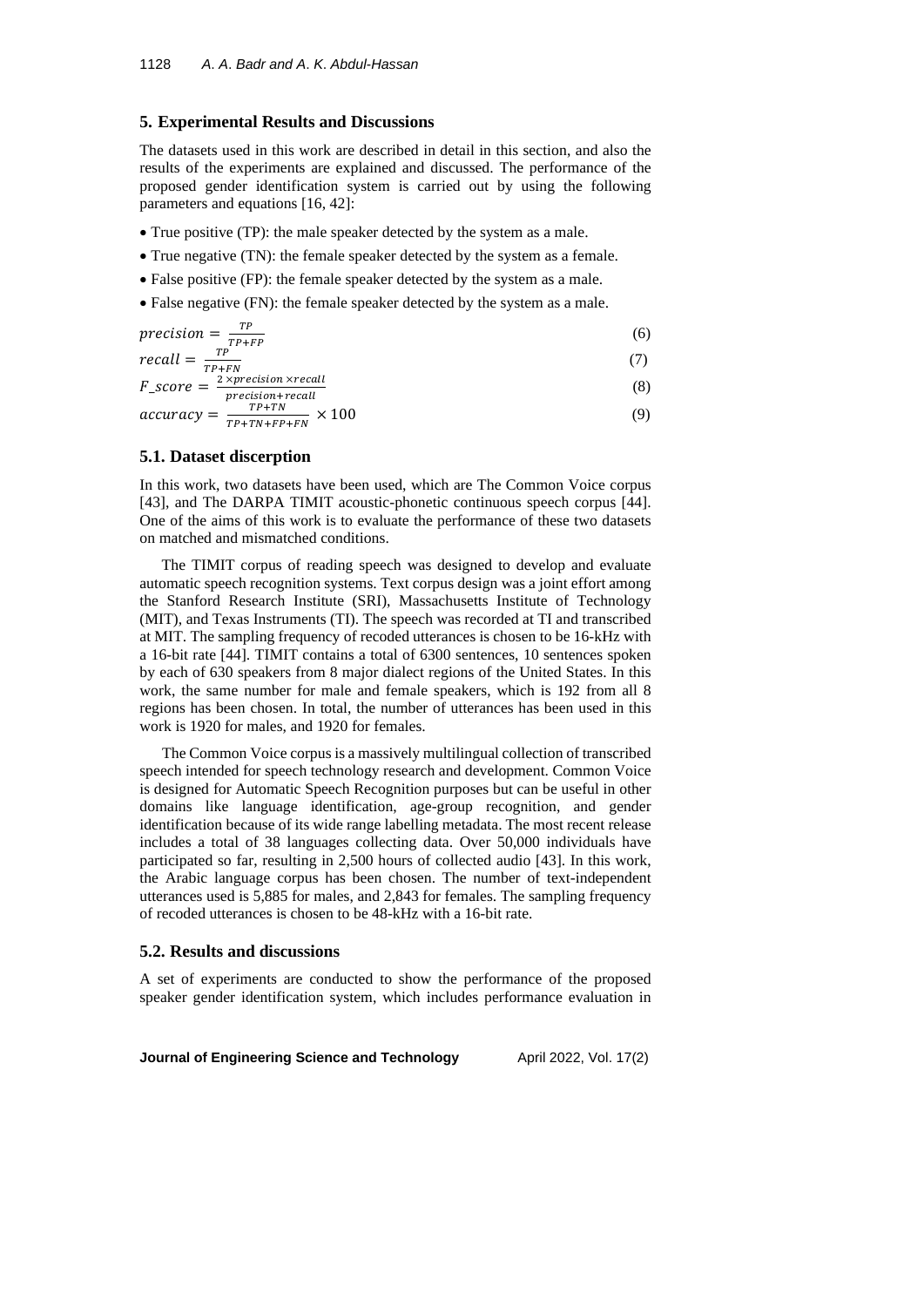matched as well as mismatched conditions, studying the influence of using LDA as supervised dimensionality reduction technique on system accuracy in crosslanguage datasets, and compare results with other works. All experiments are conducted on two datasets which are TIMIT and Common voice. The time complexity of the system when the training part (80%) and the testing part (20%) is 0.34 sec and 2.86 sec for TIMIT and Common voice datasets, respectively.

## **A. Performance evaluation in matched conditions**

The performance of the proposed system is evaluated in the matched condition in terms of precision, recall, F-score, accuracy and confusion matrix. This experiment is also showing the influence of data training size in the proposed stacking ensemble classifier. Tables 2 and 3 show the results of this experiment on TIMIT and Common voice datasets.

|                | of the proposed system on Trivit's and common voice datasets. |                  |        |                            |               |                |        |
|----------------|---------------------------------------------------------------|------------------|--------|----------------------------|---------------|----------------|--------|
| <b>Dataset</b> | <b>Train</b>                                                  | <b>Test Size</b> | Gender | <b>Precision</b>           | Recall        | <b>F-Score</b> | Acc.   |
|                | Size $(\% )$                                                  | $(\%)$           |        | $\left(\frac{0}{0}\right)$ | $\frac{9}{6}$ | $\frac{9}{6}$  | $(\%)$ |
|                | 80                                                            | 20               | Male   | 100                        | 99.48         | 99.74          | 99.74  |
|                |                                                               |                  | Female | 99.51                      | 100           | 99.75          |        |
|                | 66                                                            | 33               | Male   | 99.84                      | 99.22         | 99.53          | 99.53  |
| <b>TIMIT</b>   |                                                               |                  | Female | 99.24                      | 99.85         | 99.54          |        |
| 50             |                                                               |                  | Male   | 99.26                      | 99.37         | 99.31          | 99.33  |
|                | 50                                                            | Female           | 99.41  | 99.31                      | 99.36         |                |        |
|                |                                                               | 5-Folds          |        | 99.34                      | 99.08         | 99.20          | 99.21  |
|                | 80                                                            | 20               | Male   | 88.85                      | 92.78         | 90.77          | 87.28  |
|                |                                                               |                  | Female | 83.56                      | 75.92         | 79.56          |        |
|                |                                                               |                  | Male   | 89.21                      | 92.11         | 90.64          |        |
| Voice          | 33<br>66<br>Common                                            | Female           | 82.57  | 77.05                      | 79.71         | 87.18          |        |
|                |                                                               |                  | Male   | 88.17                      | 92.84         | 90.45          |        |
|                |                                                               | 50<br>50         |        | 83.76                      | 74.76         | 79.00          | 86.86  |
|                |                                                               | 5-Folds          |        | 88.55                      | 91.74         | 90.08          | 86.30  |

**Table. 2. The performance evaluation in matched conditions of the proposed system on TIMIT and common voice datasets.**

**Table. 3. The confusion matrix (%) of the proposed system in matched conditions on TIMIT and common voice datasets.**

| <b>TIMIT</b> Dataset |      | <b>Common-Voice Dataset</b> |   |       |       |
|----------------------|------|-----------------------------|---|-------|-------|
|                      | F    | м                           |   |       | м     |
|                      | 100  |                             |   | 75.92 | 24.07 |
| М                    | 0.52 | 99.47                       | м | 6.62  | 93.37 |

As seen in Tables 2 and 3, the effectiveness of the proposed system is evaluated using five measures: precision, recall, F-score, accuracy, and confusion matrix. The first four measures are applied to different sizes of training data; they are 80%, 66%, and 50%, in addition to 5-folds cross validation. In the TIMIT dataset, the F-score of the proposed system for males is almost equal to the F-score of the females for all sizes of training data and that because of using a balanced number of utterances. On the other hand, the overall accuracy of the proposed system was affected slightly by the size of training data, as it decreased from 99.74% when the training size is 80% to 99.33% when the training size became 50%. In the Common Voice dataset, the F-score of the proposed system for males is higher than the F-score of the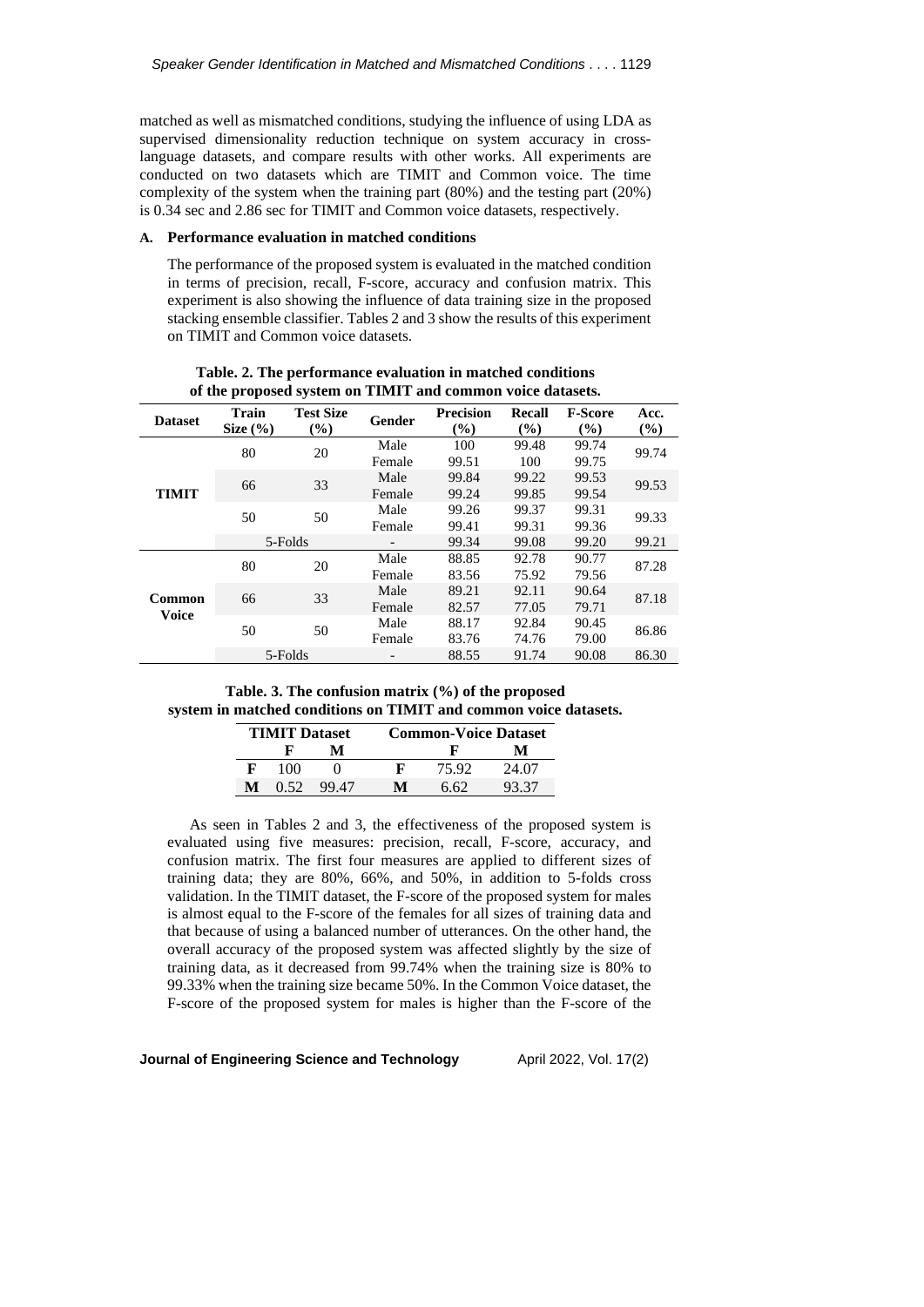females for all sizes of training data and that because of using an unbalanced number of utterances. On the other hand, the overall accuracy of the proposed system is affected slightly by the size of training data, as it decreased from 87.28% when the training size is 80% to 86.86% when the training size is 50%.

#### **B. Performance evaluation in mismatched conditions**

The performance of the proposed system is evaluated in the mismatched condition in terms of precision, recall, F-score, accuracy, and confusion matrix. The mismatched conditions include an unbalanced number of utterances, different languages, and different sampling frequencies. Tables 4 and 5 show the results of this experiment on TIMIT and Common Voice datasets.

As seen in Tables 4 and 5, the effectiveness of the proposed system is evaluated using five measures: precision, recall, F-score, accuracy and confusion matrix. All these measures are applied in a cross-corpus situation when one dataset is used for training, the other is used for testing, and vice versa. In the first situation, the proposed system has been trained on the TIMIT dataset and tested on the Common Voice dataset. The F-score of the proposed system for males is higher than the F-score of the females and that because of using an unbalanced number of utterances in testing. On the other hand, the overall accuracy of the proposed system looking good given the mismatched conditions like language, dataset size, and sampling frequency. In the second situation, the proposed system has been trained on the Common Voice dataset and tested on the TIMIT dataset. The F-score of the proposed system for males is almost equal to the F-score of the females and that because of using a balanced number of utterances in testing. On the other hand, the overall accuracy of the proposed system looking perfect which demonstrates the high ability of the proposed system to generalize.

**Table. 4. The performance evaluation in mismatched conditions of the proposed system on TIMIT and common voice datasets.**

| Train<br><b>Dataset</b> | Test<br><b>Dataset</b> | Gender         | <b>Precision</b><br>$\mathcal{O}(0)$ | <b>Recall</b><br>$($ %) | <b>F-Score</b><br>$\mathcal{O}(6)$ | Acc.<br>$\mathcal{O}(6)$ |
|-------------------------|------------------------|----------------|--------------------------------------|-------------------------|------------------------------------|--------------------------|
| <b>TIMIT</b>            | Common<br>Voice        | Male<br>Female | 94.52<br>65.16                       | 76.55<br>90.82          | 84.59<br>75.88                     | 81.19                    |
| Common<br>Voice         | TIMIT                  | Male<br>Female | 95.84<br>99.89                       | 99.90<br>95.66          | 97.83<br>97.73                     | 97.78                    |

**Table. 5. The confusion matrix (%) of the proposed system in mismatched conditions on TIMIT and common voice datasets.**

| <b>TIMIT\ Common-Voice</b> |       |       | <b>Common-Voice\TIMIT</b> |       |       |  |
|----------------------------|-------|-------|---------------------------|-------|-------|--|
|                            |       |       |                           |       | M     |  |
|                            | 90.81 | 9.18  |                           | 95.66 | 4.33  |  |
| M                          | 23.45 | 76.54 | M                         |       | 99.89 |  |

## **C. The effects of using LDA as dimensionality reduction method**

This experiment is designed to assess the effects of using LDA as a dimensionality reduction method on the proposed system accuracy in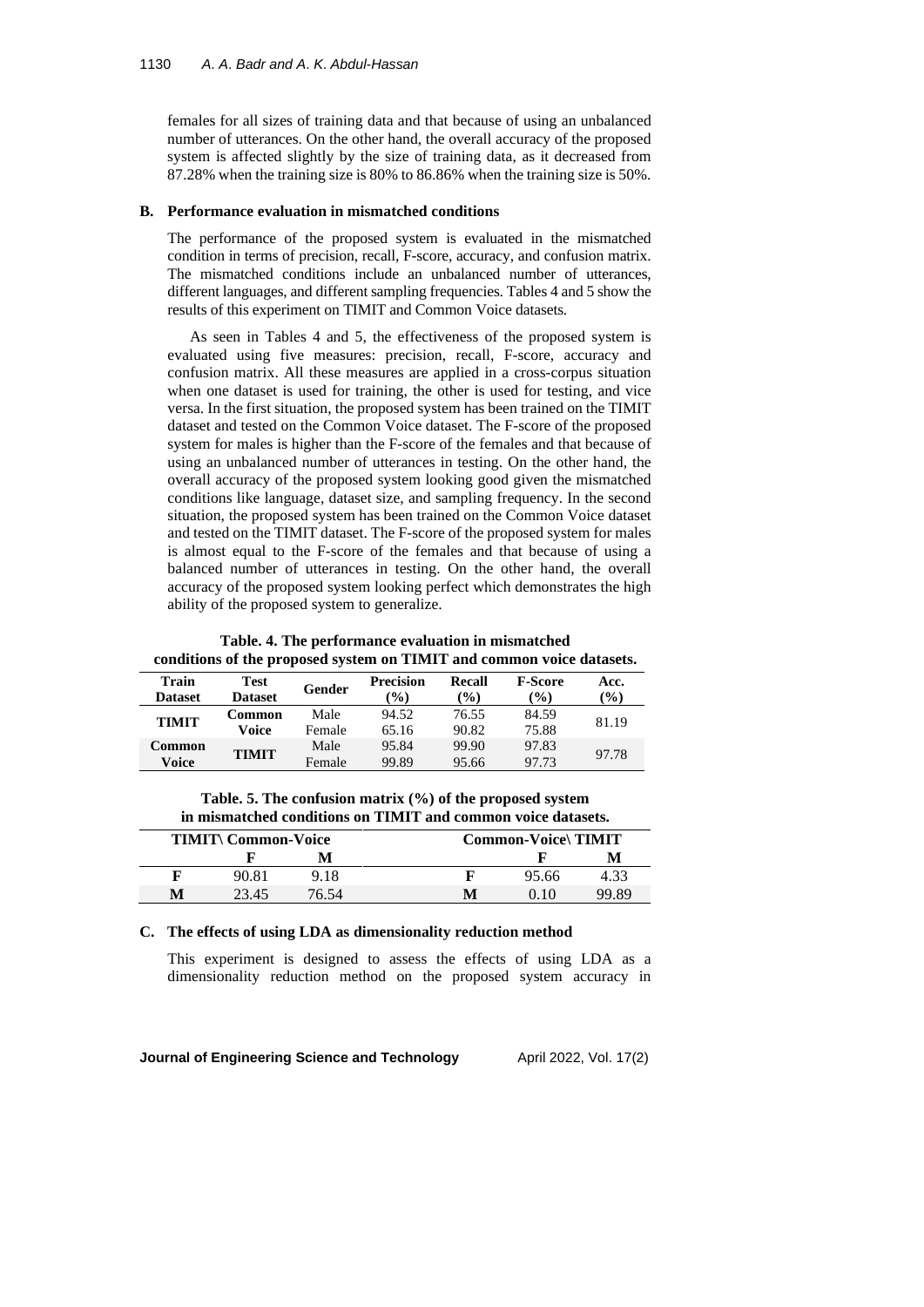mismatched conditions. Table 6 shows the results of this experiment on Crosslanguage datasets.

As seen in Table 6, there is a significant impact of using LDA as a dimensionality reduction method on the accuracy of the proposed system in this experiment. Hence, the accuracy of the proposed system increased from 68% to about 81% in (TIMIT \ Common Voice) cross-language datasets. As well as the accuracy of the system increased from 77% to about 98% in (Common Voice \ TIMIT) cross-language datasets.

| Table. 6. The Effect of the LDA on the                    |  |
|-----------------------------------------------------------|--|
| accuracy of the proposed system in mismatched conditions. |  |

| <b>Cross-Language Dataset</b> | Accuracy $(\% )$     |       |  |
|-------------------------------|----------------------|-------|--|
| $(Train \text{Test})$         | Without LDA With LDA |       |  |
| TIMIT \ Common Voice          | 68.50                | 81.19 |  |
| Common Voice \ TIMIT          | 77.16                | 97.78 |  |

## **D. Comparison with related works**

A comparative study in terms of overall accuracy between the proposed system and several recent works in the same field has been presented. Table 7 shows the comparison process between the proposed system and four other works that depended on the TIMIT dataset. On the other hand, the comparative study dependent on the Common Voice dataset is unavailable because this is the first use of this dataset in such a system.

As seen in Table 7, the proposed system showed a clear superiority in terms of overall accuracy when compared with several other works for the same field dependent on TIMIT datasets.

| Table. 7. Accuracy based comparative study between the proposed        |  |  |  |
|------------------------------------------------------------------------|--|--|--|
| system and several works in the same field conducted on TIMIT dataset. |  |  |  |

| <b>Authors</b>          | Accuracy $(\% )$ |
|-------------------------|------------------|
| Chen $[15]$             | 88.00            |
| Yücesoy and Nabuyev [2] | 97.76            |
| Zeng et al. [13]        | 98.00            |
| Alhussein et al. [16]   | 98.27            |
| Propose System          | 99.74            |

## **5. Conclusion and Future Works**

In this work, an automatic system is proposed to identify the speaker gender in matched and mismatched conditions. Firstly, five groups of features are combined to further improve system performance. After that, the 60-dimensional extracted features are reduced into a 1-dimensional informative feature using the LDA method. Finally, the stacking ensemble classifier gives the proposed system the classification power taking advantage of the base-classifiers as well as metaclassifier strength. The experimental results show the efficiency of the proposed system in both matched and mismatched conditions. The accuracy of the proposed system in matched condition is 99.74%, 87.28% for the TIMIT, and the Common-Voice dataset, respectively. The use of the LDA method has a major impact on the efficiency of the system in mismatched conditions with accuracy of 81.19%,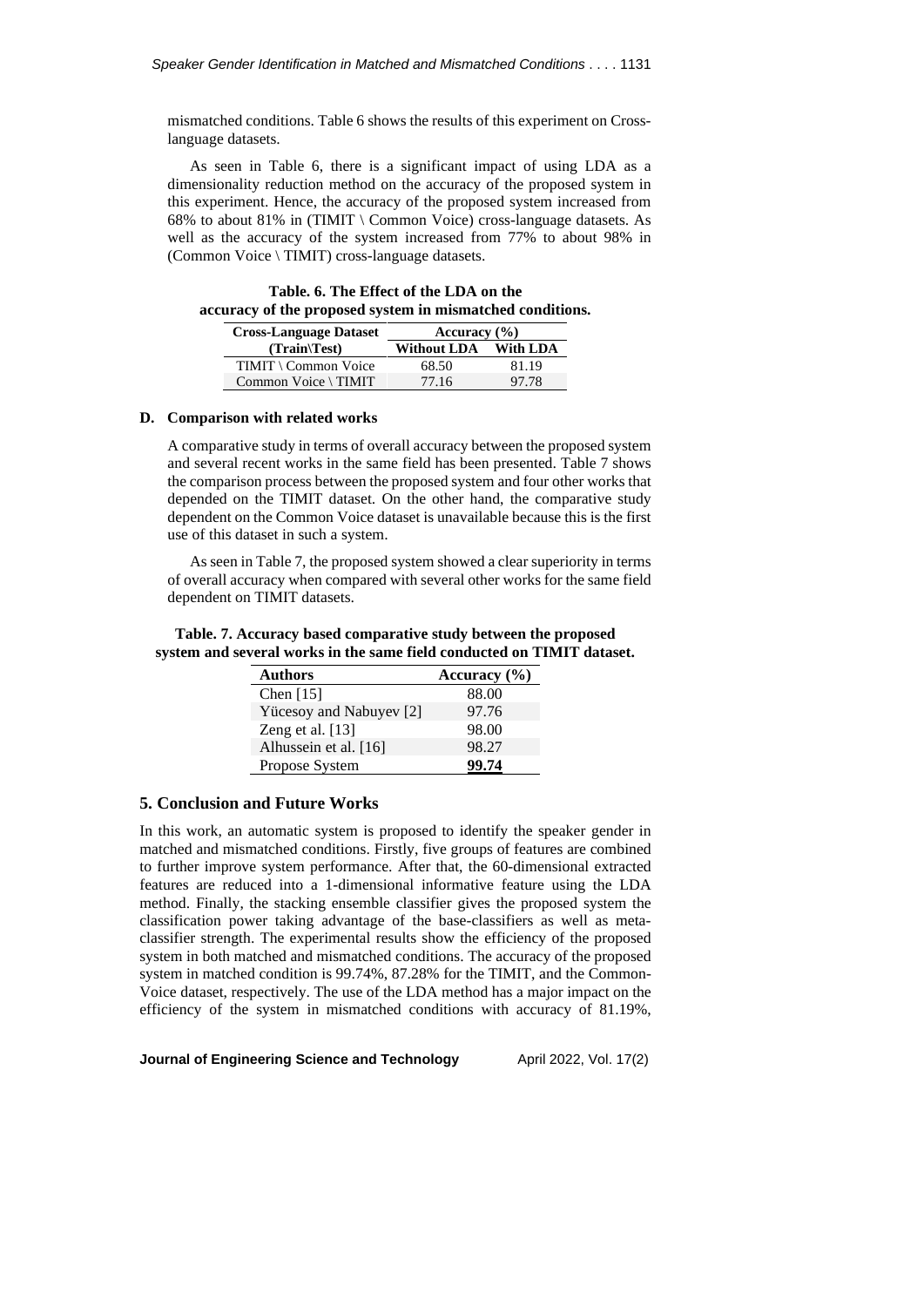97.78% for the (TIMIT\Common-Voice), and (Common-Voice\TIMIT) datasets, respectively. For future work, a deep neural network may be utilized for gender identification from speech utterances where the network can be fed with the same reduced feature vectors proposed in this work.

# **References**

- 1. Kumar, P.; Baheti, P.; Jha, R.; Sarmah, P; and Sathish, K. (2018). Voice gender detection using gaussian mixture model. *Journal of Network Communications and Emerging Technologies* (*JNCET*), 8(4), 132-136.
- 2. Yücesoy, E.; and Nabiyev, V. (2013). Gender identification of a speaker using MFCC and GMM. 8*th International Conference on Electrical and Electronics Engineering* (*ELECO*). Bursa, Turkey, 626-629.
- 3. Li, M.; Jung, C.; and Han, K. (2010). Combining five acoustic level modelling methods for automatic speaker age and gender recognition. 11*th Annual Conference of the International Speech Communication Association*. Chiba, Japan, 2826-2829.
- 4. Ahmad, J.; Fiaz, M.; Kwon, S.; Sodanil, M.; Vo, B.; and Baik, S. (2015). Gender identification using MFCC for telephone applications-A comparative study. *International Journal of Computer Science and Electronics Engineering* (*IJCSEE*), 3(5), 351-355.
- 5. Barkana, B.; and Zhou, J. (2015). A new pitch-range based feature set for a speaker's age and gender classification. *Applied Acoustics*, 98, 52-61.
- 6. Alipoor, G.; and Samadi, E. (2018). Robust speaker gender identification using empirical mode decomposition-based cepstral features. *Asia*-*Pacific Journal of Information Technology and Multimedia*, 7(1), 71-81.
- 7. Pribil, J.; Pribilova, A.; and Matousek, J. (2017). GMM-based speaker age and gender classification in Czech and Slovak. *Journal of Electrical Engineering*, 68(1), 3-12.
- 8. Přibil J.; Přibilová, A.; and Matoušek, J. (2016). GMM-based speaker gender and age classification after voice conversion. *First International Workshop on Sensing*, *Processing and Learning for Intelligent Machines* (*SPLINE*). Aalborg, Denmark, 1-5.
- 9. Erokyar, H. (2014). *Age and gender recognition for speech applications based on support vector machines*. MS Thesis. Electrical Engineering. University of South Florida.
- 10. Wolpert, D. (1992). Stacked generalization. *Neural Networks*, 5, 241-259.
- 11. Hatami, N.; and Ebrahimpour, R. (2007). Combining multiple classifiers: diversify with boosting and combining by stacking. *IJCSNS International Journal of Computer Science and Network Security*, 7(1), 127-131.
- 12. Jiang, W.; Chen, Z.; Xiang, Y.; Shao, D.; Ma, L; and Zhang, J. (2019). SSEM: A novel self-adaptive stacking ensemble model for classification. *IEEE Access*, 7, 120337-120349.
- 13. Zeng, Y.; Wu, Z.; Falk, T.; and Chan, W. (2006). Robust GMM based gender classification using pitch and Rasta-PLP parameters of speech. *Proceedings of the Fifth International Conference on Machine Learning and Cybernetics*. Dalian, China, 3376-3379.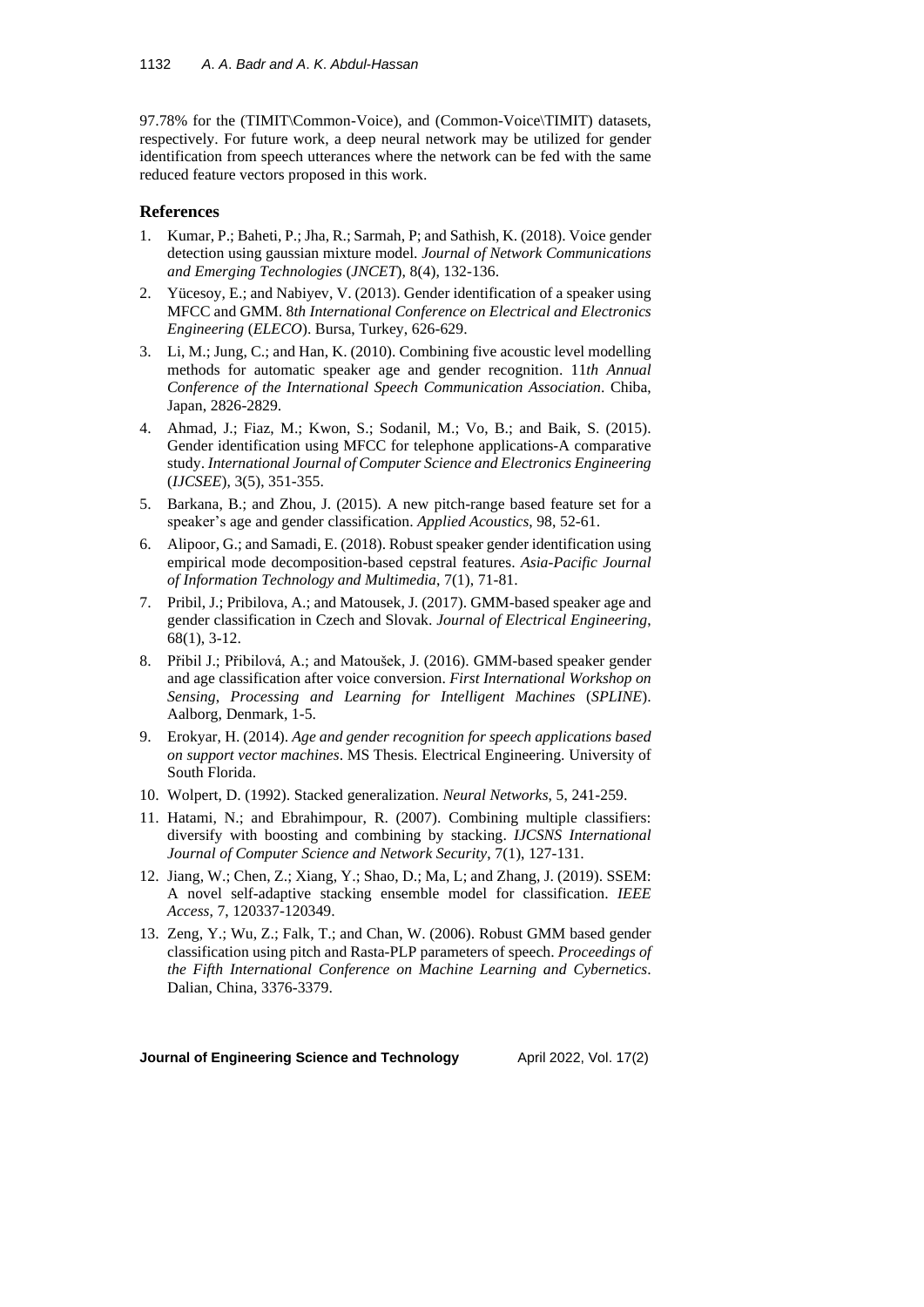- 14. Sedaaghi, M. (2009). A comparative study of gender and age classification in speech signals. *Iranian Journal of Electrical and Electronic Engineering*, 5(1), 1-12.
- 15. Chen, K. (2014). Gender identification by voice. Stanford University, CS229.
- 16. Alhussein, M.; Ali, Z.; Imran, M.; and Abdul, W. (2016). Automatic gender detection based on characteristics of vocal folds for mobile healthcare system. *Mobile Information Systems*, Volume 2016, Article ID 7805217.
- 17. Gupta, P.; Goel, S.; and Purwar, A. (2018). A stacked technique for gender recognition through voice. *Proceedings of* 2018 *Eleventh International Conference on Contemporary Computing* (*IC*3). Noida, India, 1-3.
- 18. Kanani, I.; Shah, H.; and Mankad, S. (2019). On the performance of cepstral features for voice-based gender recognition. *Information and Communication Technology for Intelligent Systems*. Singapore, 327-333.
- 19. Livieris, I.; Pintelas, E.; and Pintelas, P. (2019). Gender recognition by voice using an improved self-labelled algorithm. *Machine Learning and Knowledge Extraction*, 1(1), 492-503.
- 20. Badr, A.A; and Abdul-Hassan, A.K. (2020). A review on voice-based interface for human-robot interaction. *Iraqi Journal for Electrical and Electronic Engineering*, 16(2), 91-102.
- 21. Harb, H.; and Chen, L. (2005). Voice-based gender identification in multimedia applications. *Journal of Intelligent Information Systems*, 24, 179-198.
- 22. Ting, H.; Yingchun, Y.; and Zhaohui, W. (2006). Combining MFCC and pitch to enhance the performance of the gender recognition. 8*th international Conference on Signal Processing*. Guilin, China, 9464328.
- 23. Cheveigné, A.D.; and Kawahara, H. (2002). YIN, a fundamental frequency estimator for speech and music. *The Journal of the Acoustical Society of America*, 111(4), 1917-30.
- 24. Mohtasham-zadeh, V.; and Mosleh, M. (2018). Audio Steganalysis based on collaboration of fractal dimensions and convolutional neural networks. *Multimedia Tools and Applications*, 78, 11369-11386.
- 25. Tamulevičius, G.; Karbauskaite, R.; and Dzemyda, G. (2019). Speech emotion classification using fractal dimension-based features. *Nonlinear Analysis*-*Modelling and Control*, 24(5), 679-695.
- 26. Shafiee, S.; Almasganj, F.; Vazirnezhad, B.; and Jafari, A. (2010). A two-stage speech activity detection system considering fractal aspects of prosody. *Pattern Recognition Letter*, 31(9), 936-948.
- 27. Katz, M.J. (1988). Fractals and the analysis of waveforms. *Computers in Biology and Medicine*, 18(3), 145-156.
- 28. Higuchi, T. (1988). Approach to an irregular time series on the basis of the fractal theory. *Physica D: Nonlinear Phenomena*, 31(2), 277-283.
- 29. Goh, C.; Hamadicharef, B.; Henderson, G.; and Ifeachor, E. (2005), Comparison of fractal dimension algorithms for the computation of EEG biomarkers for dementia. 2*nd International Conference on Computational Intelligence in Medicine and Healthcare* (*CIMED*2005). Lisbon, Portugal, 464-471.
- 30. Tharwat, A.; Gaber, T.; Ibrahim, A.; and Hassanien, A.E. (2017). Linear discriminant analysis: A detailed tutorial. *AI Communication*, 30(2), 169-190.